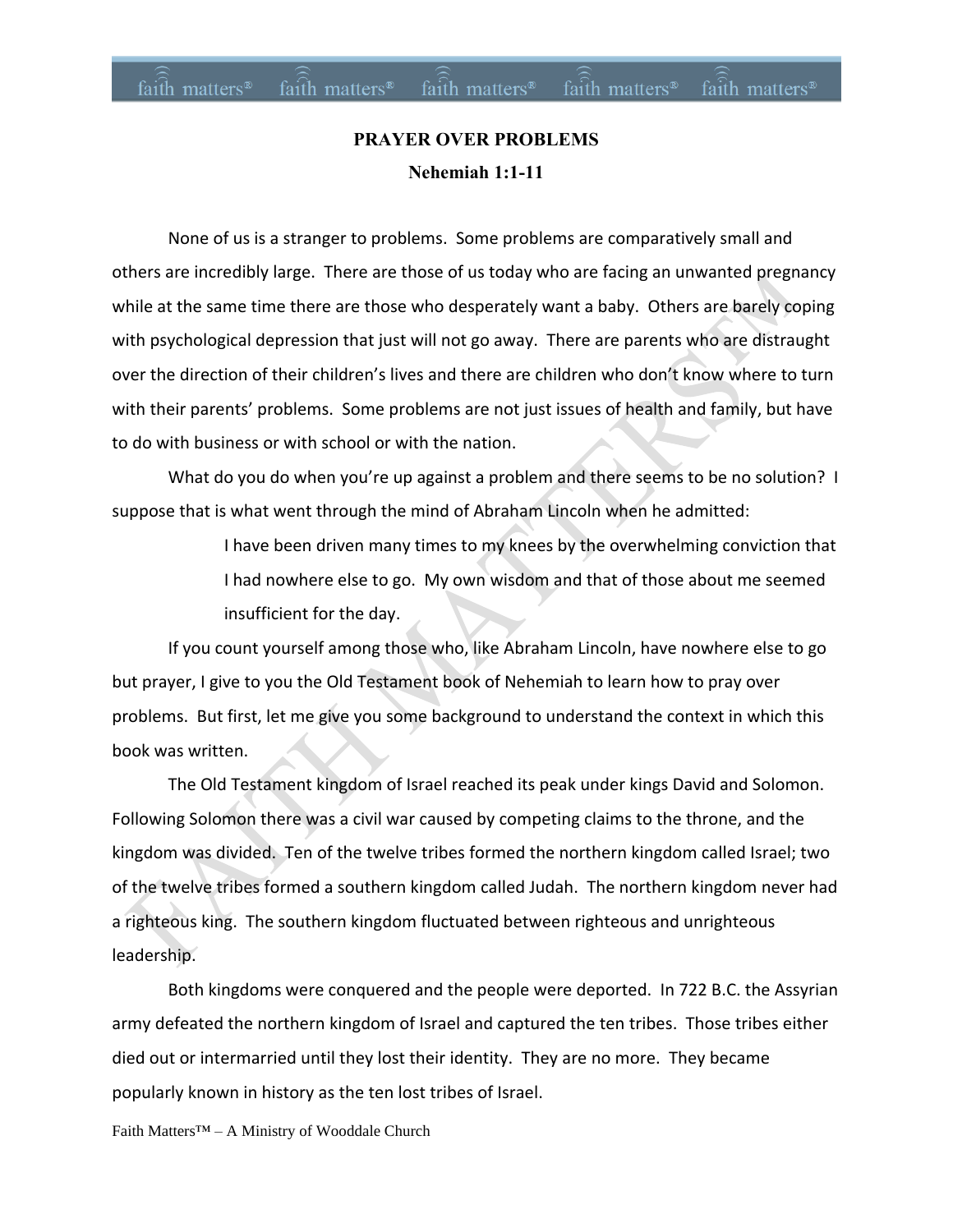It was not until 586 B.C. that calamity came to the southern kingdom. It was then that the armies of Babylon invaded, defeated and led into captivity the southern kingdom, although a small remnant was left behind in Jerusalem an d the surrounding environment. They stayed intact while in captivity, unlike the northerners. The name of the dominant tribe was Judah although eventually the language corrupted that and they became known as "Jews". Some of them began to trickle back to Palestine; others were left behind as a small remnant. They were a pathetic bunch . . . poor, desperate, largely subservient.

Many of the Jews did amazingly well in captivity. Some became successful merchants; others entered into political service and actually reached positions of lofty power among the people of Babylon. One of those was a man named Nehemiah. He rose up through the ranks of political service until he eventually became the cupbearer of the Persian King Artaxerxes I. The cupbearer originally was the one who tasted the king's wine to make sure it wasn't poisoned. But as the position evolved through the years it became quite a bit more for he became the confidant and the political and even the military and economic advisor to the Persian emperor. In modern terms, Nehemiah the Jew became Prime Minister of the land that had captured his people Israel.

Nehemiah was probably born in Persia, so he had never personally been to the land of Israel or the city of Jerusalem. He had never personally seen the dilemma of the remnant that was left behind. Yet he had a great interest and a deep compassion for the land and the people of his ancestors. That is why he asked about the welfare of the people in Palestine when his brother Hanani returned from a pilgrimage to Jerusalem.

Let's read the story first hand from Nehemiah 1:1-11:

The words of Nehemiah son of Hacaliah:

In the month of Kislev in the twentieth year, while I was in the citadel of Susa, Hanani, one of my brothers, came from Judah with some other men, and I questioned them about the Jewish remnant that survived the exile, and also about Jerusalem.

Faith Matters™ – A Ministry of Wooddale Church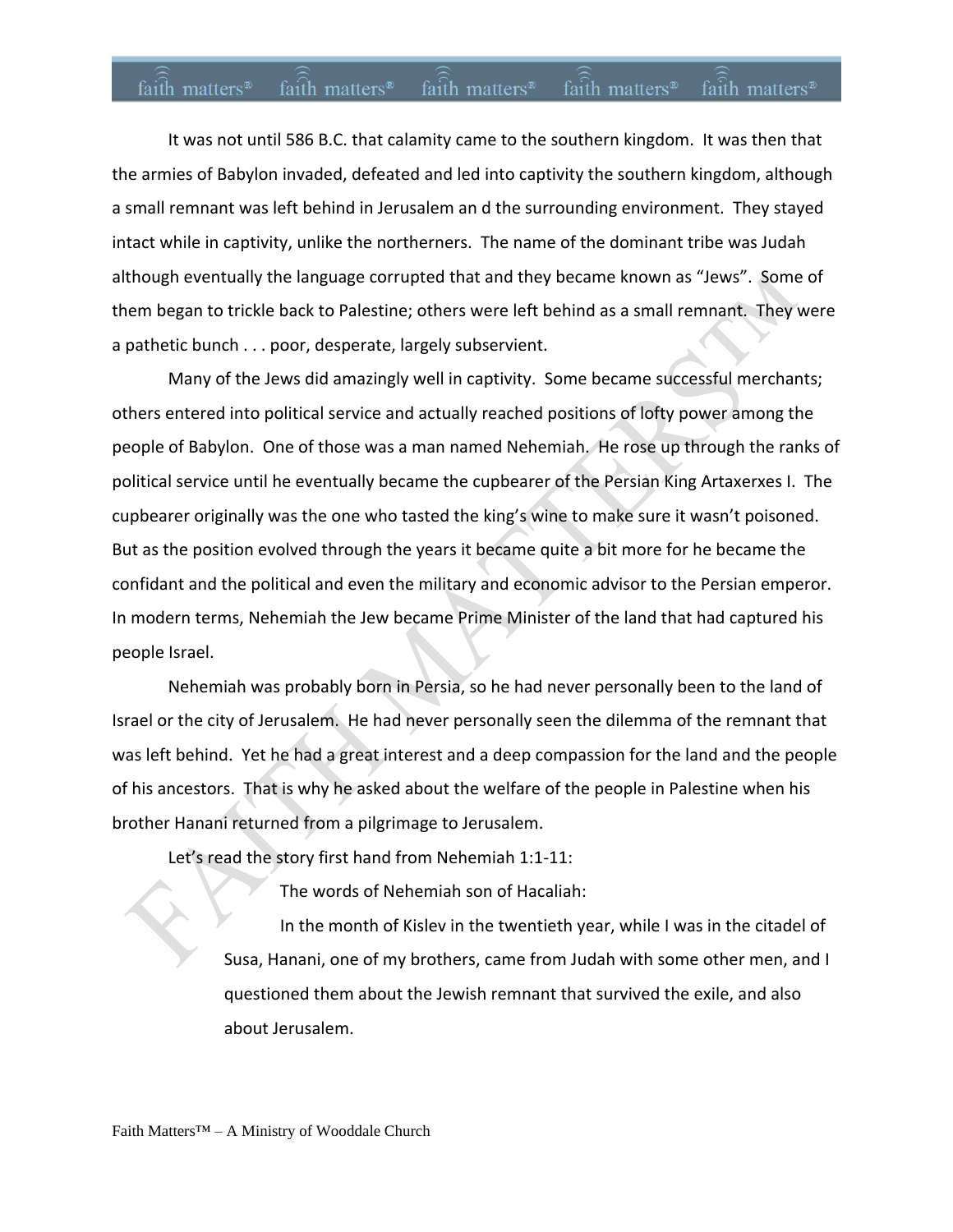They said to me, "Those who survived the exile and are back in the province are in great trouble and disgrace. The wall of Jerusalem is broken down, and its gates have been burned with fire."

When I heard these things, I sat down and wept. For some days I mourned and fasted and prayed before the God of heaven. Then I said:

"Oh Lord, God of heaven, the great and awesome God, who keeps his covenant of love with those who love him and obey his commands, let your ear be attentive and your eyes open to hear the prayer your servant is praying before you day and night for your servants, the people of Israel. I confess the sins we Israelites, including myself and my father's house, have committed against you. We have acted very wickedly toward you. We have not obeyed the commands, decrees and laws you gave your servant Moses.

"Remember the instruction you gave your servant Moses, saying, 'If you are unfaithful, I will scatter you among the nations, but if you return to me and obey my commands, then even it your exiled people are at the farthest horizon, I will gather them from there and bring them to the place I have chosen as a dwelling for my Name.'

"They are your servants and your people, whom you redeemed by your great strength and your mighty hand. O Lord, let your ear be attentive to the prayer of this your servant and to the prayer of your servants who delight in revering your name. Give your servant success today by granting him favor in the presence of this man." I was cupbearer to the king.

This is the story of a man gripped with a great problem. But it is more than a story about Nehemiah and the problems he faced. It is also a story for us in the problems we face. It is a story with the message that such problems call us to prayer.

Faith Matters™ – A Ministry of Wooddale Church Let's look at the problems that Nehemiah faced. Leading his list were the troubles of others. Hanani's report was bleak. The people who had escaped exile and were left behind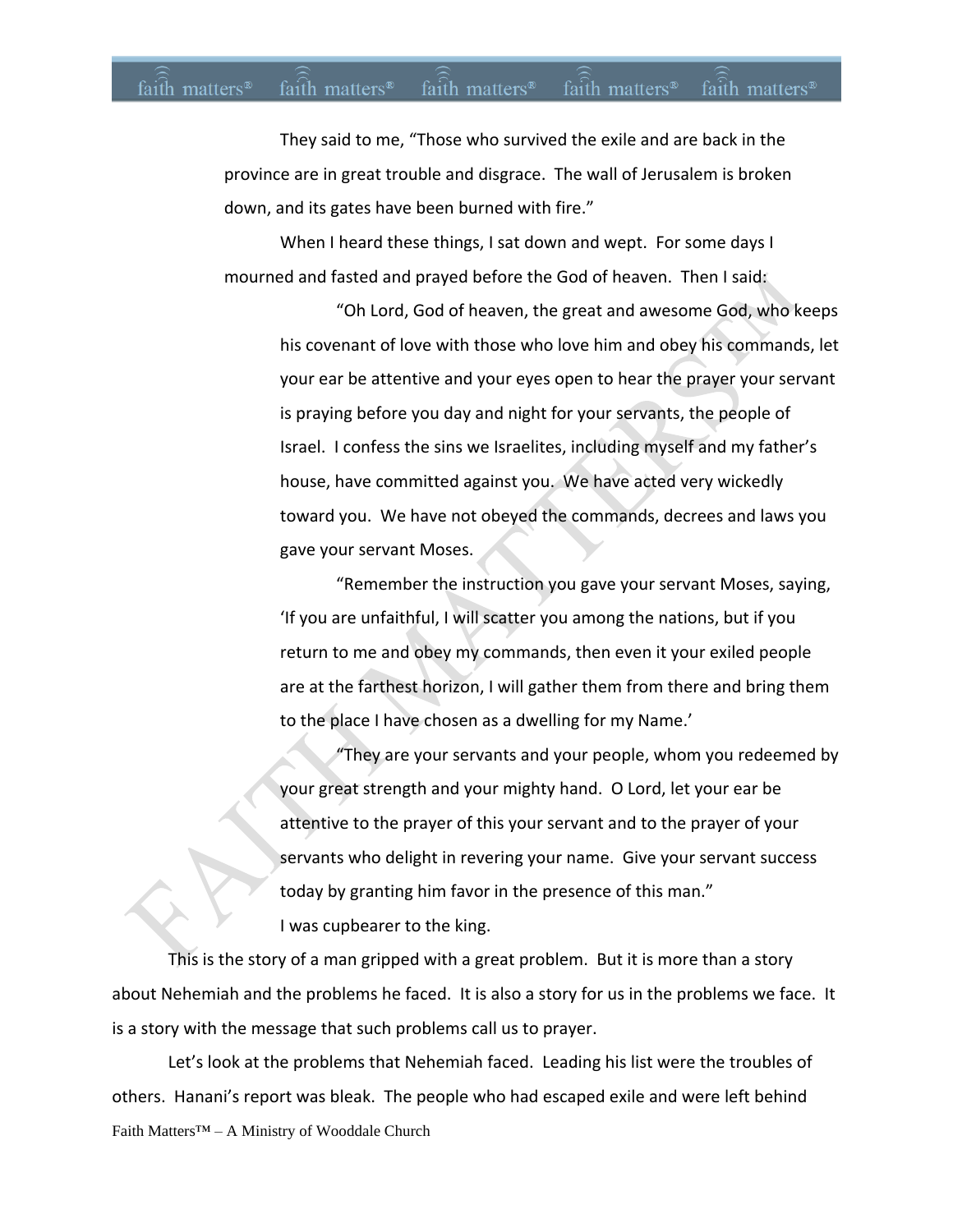were not strong in the first place. The conquerors had left no leaders, no wealth and no one with obvious talent. They tended to be the weakest and the poorest and the most ignorant.

Survival in occupied lands is difficult. It is that way for the people in the Gaza Strip today. It is there that Palestinians live totally at the whim of their conquerors. They have little money, no passports and minimal hope for the future.

So it was for the remnant around Jerusalem in Nehemiah's day. They were easy prey for invaders and bandits. They had no city walls to hide behind for protection. They were constantly facing plunder, rape and murder. And they had no power to resolve their plight!

It is a terrible thing to feel powerless, to face a problem that is painful and to have neither the resources nor the energy to change a thing. Maybe you understand because you have such a problem in your health or marriage or job or school or church. You can't live with it and you can't do anything about it. And so you can understand what the remnant living in and about the city of Jerusalem was experiencing.

Although Hanani reported to Nehemiah the plight of the Jewish remnant, it was not Nehemiah's problem. He was powerful, rich and comfortable at the winter palace in Susa. Oh, he no doubt had problems of his own, but none of the magnitude of his fellow Jews. Those were other people's problems. But he took them as his own.

There was another problem, too. Not just the suffering of the remnant, but the reputation of that remnant's God. It's true that God had allowed their defeat and subjugation. It was a punishment for their spiritual infidelity. But, remember that they were God's people. Israel was the Promised Land. Jerusalem was the holy city atop Mount Zion. It was the place of the Temple to Yahweh. And God's reputation was weakened by the situation his people now faced. That had to weight heavily on the heart of anyone who loved and believed in God.

There is a sense in which Nehemiah could have written that off as God's problem. Who was he to take on God's worries? After all, Nehemiah had a king to protect and a country to run. He could have left the problem of God's reputation to God. But Nehemiah took the problems of others and of God upon himself. In verse four he said, "When I heard these things, I sat down and wept. For some days I mourned and fasted and prayed before the God of heaven."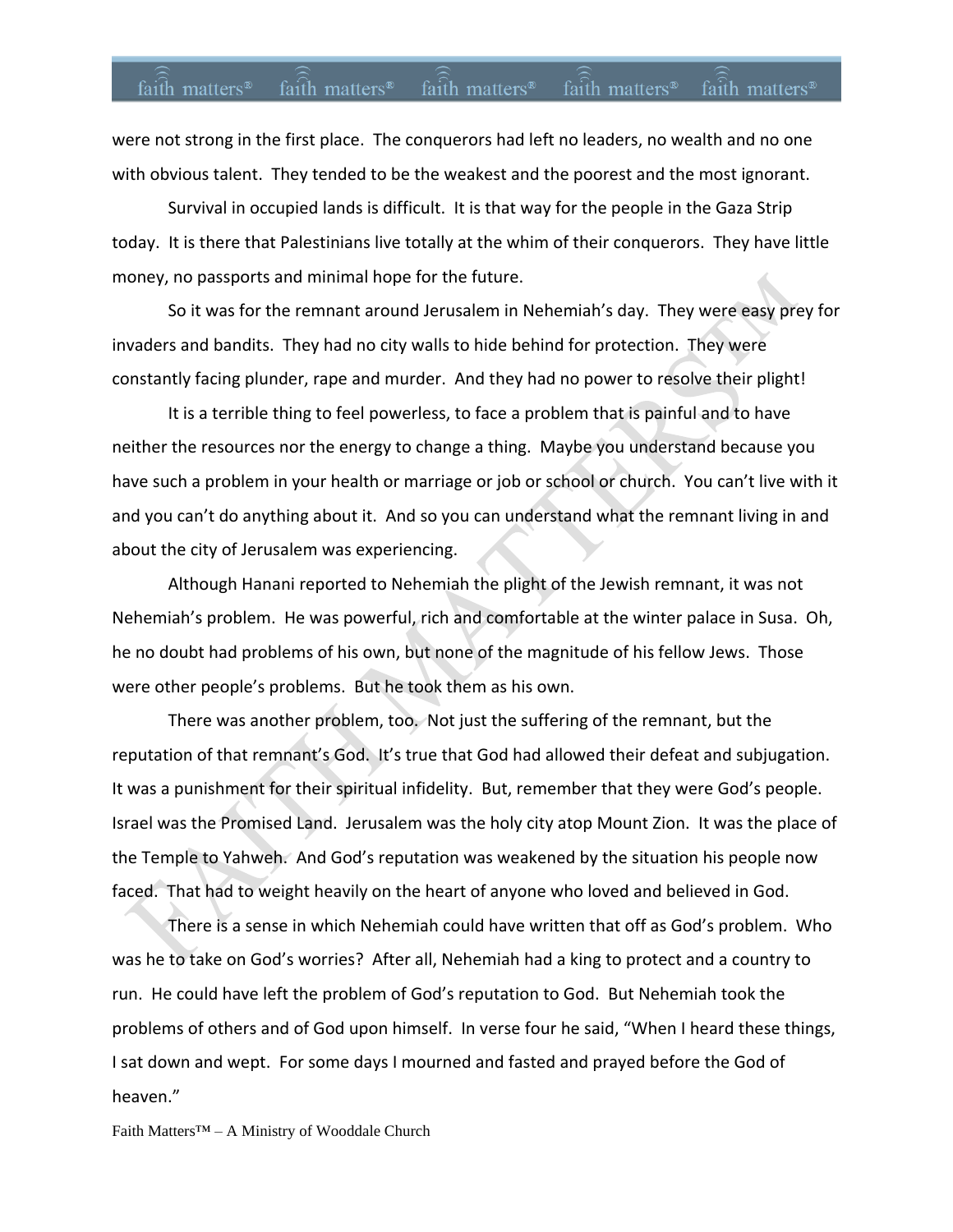When I face the impossible problems of life, may God give me a friend like Nehemiah! I want the kind of friend who takes my problems as his own problems.

There are some stunning things to notice here: he wept and he mourned. It wasn't just an intellectual or academic exercise. He felt the problem deeply. It gripped his heart and soul.

And he fasted. That is a little known spiritual discipline in our society. We are more likely to have lunch over our problems than to fast. Fasting gives time for prayer. Fasting sharpens our spiritual awareness. Fasting demonstrates to God the depth of our caring.

He wept; he mourned; he fasted; and he prayed. Not just once or twice, but again and again for days. I do not pretend to understand why such repetition in prayer seems so important in the Bible, but clearly it does. Rarely are there instant answers to prayer. The great saints talked long and repeatedly to God about the problems they faced.

All of this went on for four months! The story opens in the month of Kislev in Nehemiah 1:1 and the prayers continue until the month of Nisan in Nehemiah 2:1. That is from November/December in 445 B.C. (the 20<sup>th</sup> year of Artaxerxes I) until March/April in 444 B.C.

We shall see in chapter 3 that he kept up his regular job during all this time. He was not on vacation during those four months. And it was four months before the king could see the difference and ask him what was wrong.

We shall see God do wonderful things through Nehemiah, but let us not forget that first he prayed! Before he planned or talked or anything else he prayed for four months! I cannot help but compare that to our hurried approach to our problems. We want help now! We talk to God for a few minutes, perhaps a few times. And then we can become critical of God and of prayer and upset because our problems are not readily resolved.

How much we can learn from Nehemiah. We can learn that problems call us to prayer, serious prayer. And we can learn that prayer may include tears and fasting and months of repetition before we take a single step toward action.

Nehemiah's prayer begins with praise in verses 5 and 6. He speaks first of the worth of Yahweh, saying:

Faith Matters™ – A Ministry of Wooddale Church Oh Lord, God of heaven, the great and awesome God, who keeps his covenant of love with those who love him and obey his commands, let your ear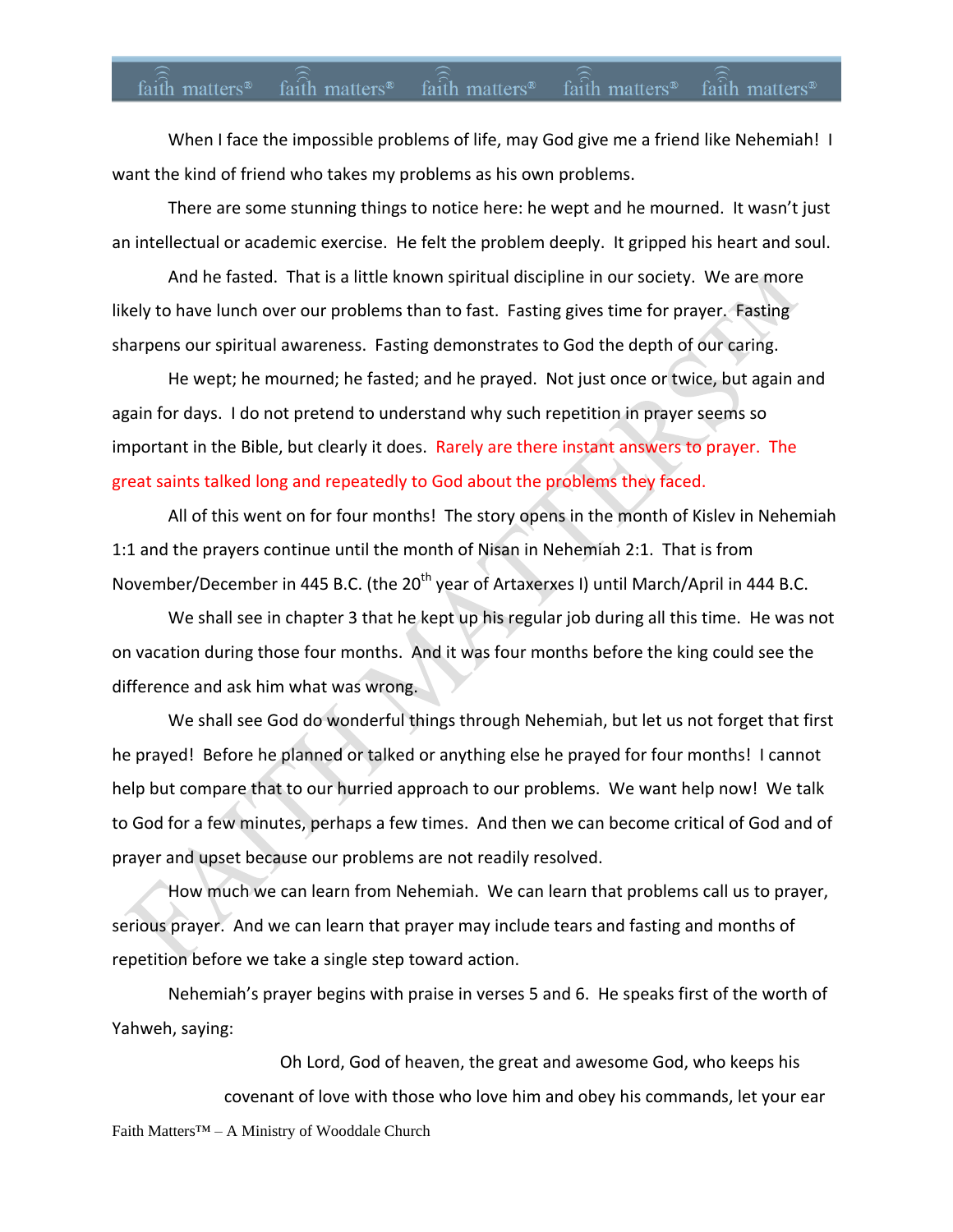be attentive and your eyes open to hear the prayer your servant is praying before you day and night for your servants, the people of Israel.

Nehemiah begins by declaring God's greatness and wonder! He praises God for being a faithful covenant keeper, and he announces God's wonderful love.

Great prayers for help almost invariably begin with praise. There are many reasons for that. Surely, the main reason is that it is true! God is great and good and loving. He does keep his covenants or promises. It needs to be said.

It is also because the one praying needs to focus first upon God rather than on the problem. Otherwise, God becomes a means to an end. He becomes an object, a pawn, something to be used to achieve our human desires.

A huge reason why we need to begin our prayers with praise is because seeing the greatness of God puts our problems into perspective! When we see his power and love and commitment, our problems have a way of shrinking and our faith has a way of growing!

Remember, this was not a one-time prayer. Nehemiah praised God for four months! My friends, next time we face problems that seem to have no solutions, let us begin by praising God!

You might think that when the praise was done the asking would begin. Not so! Instead, Nehemiah moved from praise to confession. He prayed:

> I confess the sins we Israelites, including myself and my father's house, have committed against you. We have acted very wickedly toward you. We have not obeyed the commands, decrees and laws you gave your servant Moses.

It is a fascinating confession. He begins with general confession of sin. He then becomes specific, indicating the laws of Moses that have been broken. He confesses the sins of others, including his own father and family. But, he is also very personal, including himself in the list.

Here is another lesson for us to learn. Before we ask, we need to confess. Whether we are asking for others or for ourselves we should confess sin in general and name sins specifically. Avoid self-righteousness by listing personal sins even if the prayer is for someone else.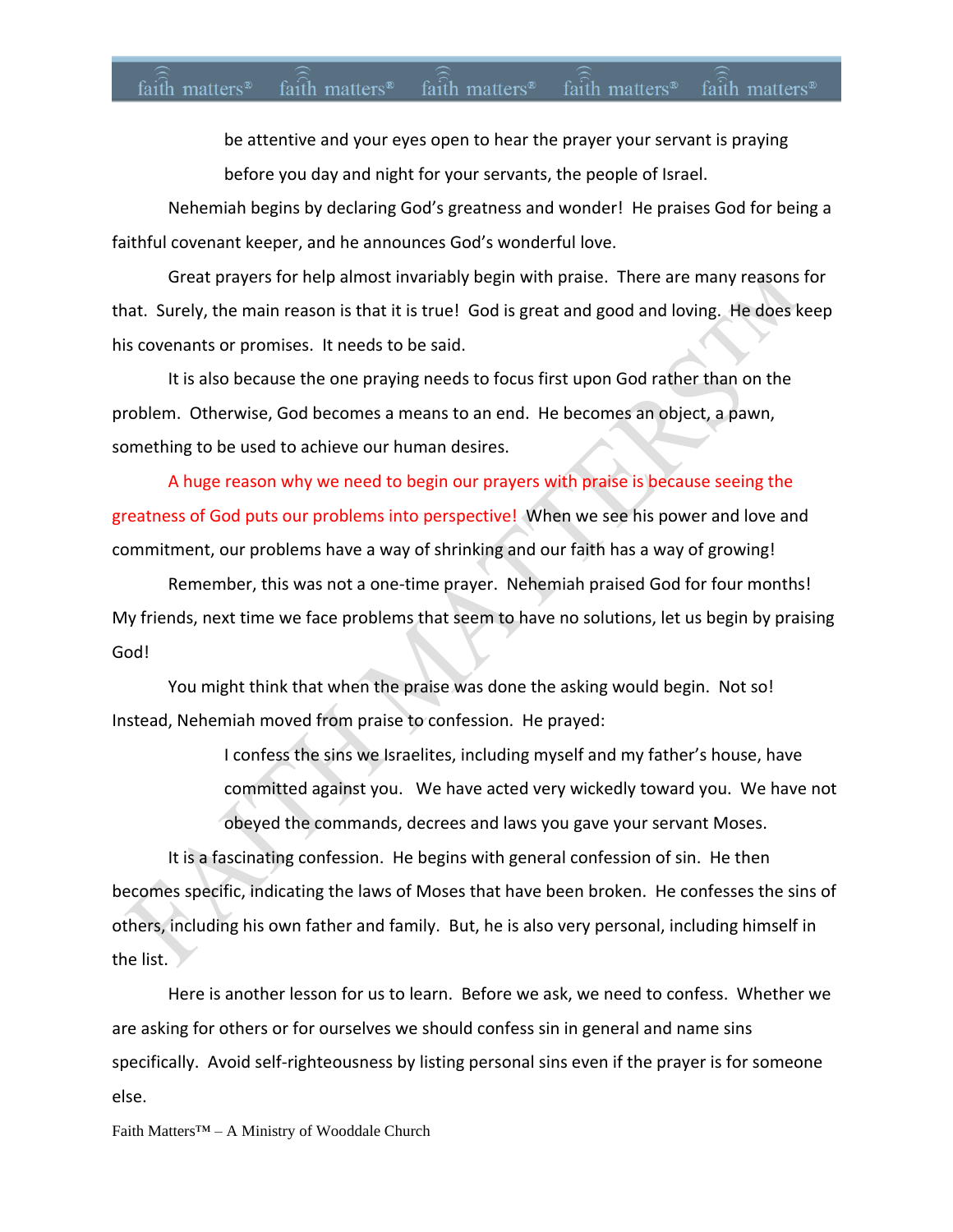Even after praise and confession Nehemiah does not ask. Instead he includes a set of reminders to God:

> "Remember the instruction you gave your servant Moses, saying, 'If you are unfaithful, I will scatter you among the nations, but if you return to me and obey my commands, then even if your exiled people are at the farthest horizon, I will gather them from there and bring them to the place I have chosen as a dwelling for my Name.'

"They are your servants and your people, whom you redeemed by your great strength and your mighty hand."

Nehemiah was reminding himself as much as God. It wasn't that God forgot. The idea here is more a matter of asking God to act in accord with the promises he has made.

I cannot help but be impressed with Nehemiah's familiarity with God's words. He incorporated the Word of God into his prayer. That is a diminishing art in our generation. We too often prefer to couch our prayers in our terms rather than in God's terms. Perhaps it is because we are often ignorant of the promises God has made and are ill prepared in our crises to claim those promises and ask God to act upon them.

So here is another lesson for those of us who pray over problems and are desperate for solutions. We should take the time to learn the promises of God and then quote back to God those promises and ask him to act on them in our behalf.

Finally, in verse 11, Nehemiah comes to his request:

"Oh Lord, let your ear be attentive to the prayer of this your servant and to the prayer of your servants who delight in revering your name. Give your servant success today by granting him favor in the presence of this man."

It is not a petition one might have expected. Nehemiah did not ask for liberty for those in captivity or for wealth for the remnant. He did not ask that the city walls of Jerusalem be rebuilt. He did not ask for food for the remnant or power to solve their problems. All he asked for was that God would move the mind and hand of the man in power to do what was good and right.